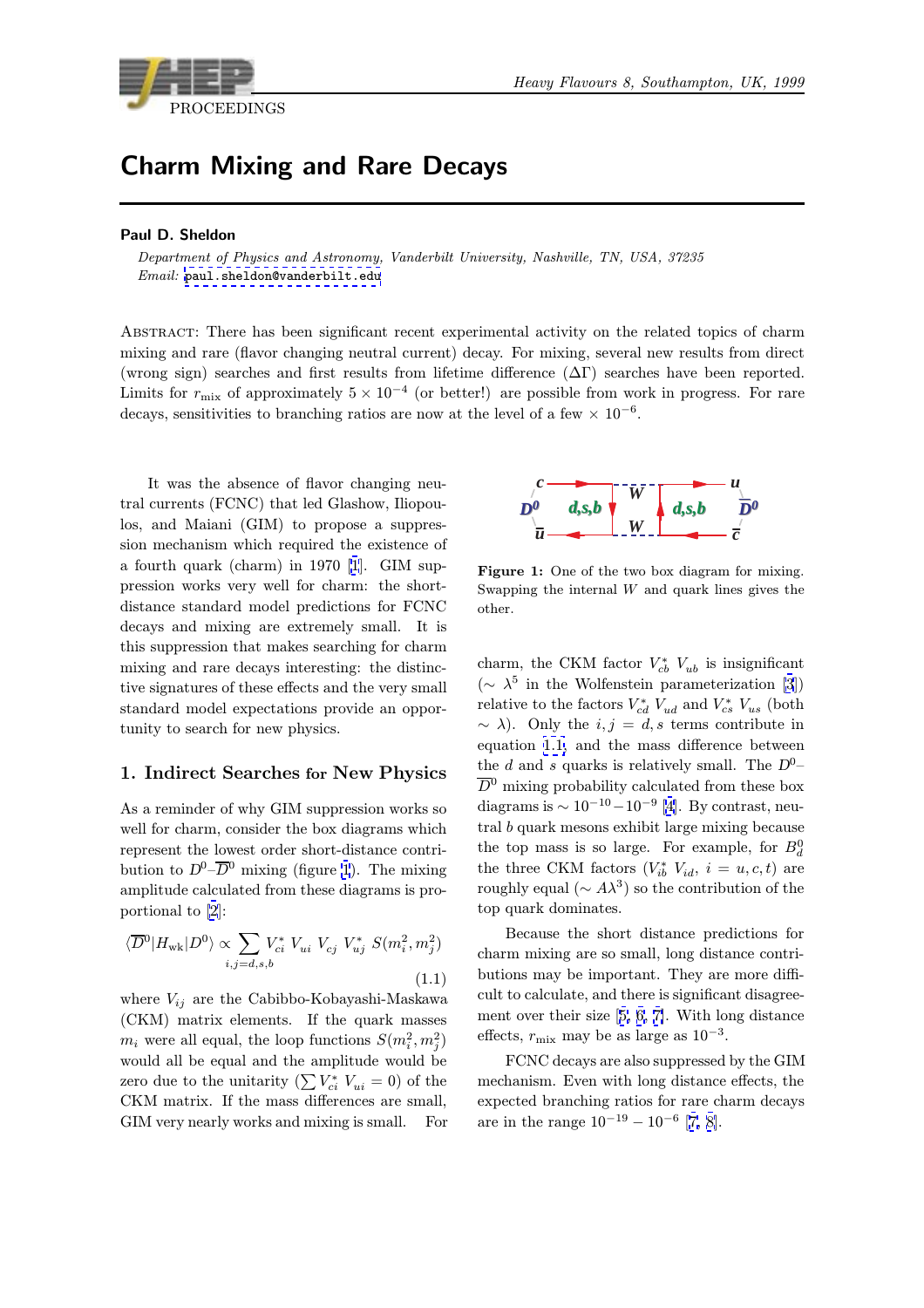<span id="page-1-0"></span>If there is new physics such as a fourth generation of quarks, leptoquarks, etc., it can contribute to the box diagrams for mixing or the penguin diagrams for FCNC decays [9]. Because the standard model predictions are so small, there is a large window to observe the additional contributions of this new physics, unhidden by standard model effects. Using high stati[sti](#page-9-0)cs instead of high energy, one indirectly probes for new particle states which cannot be produced directly.

## 2. Charm Mixing 101

There are enough differences in the "nuts and bolts" of mixing for charm and beauty that it is useful to review the important points for charm.

#### 2.1 Basic Charm Mixology

The neutral D mesons evolve according to:

$$
i\frac{\partial}{\partial t}\left(\frac{D^0}{D^0}\right) = H_{\rm wk}\left(\frac{D^0}{D^0}\right)
$$
  
= 
$$
\left(\begin{array}{cc} M - i\Gamma/2 & M_{12} - i\Gamma_{12}/2 \\ M_{12}^* - i\Gamma_{12}^*/2 & M - i\Gamma/2 \end{array}\right)\left(\frac{D^0}{D^0}\right).
$$

Diagonalizing gives weak eigenstates

$$
D_H = pD^0 + q\overline{D}^0; \qquad D_L = pD^0 - q\overline{D}^0
$$

$$
\frac{q}{p} = \left[\frac{M_{12}^* - i\Gamma_{12}^*/2}{M_{12} - i\Gamma_{12}/2}\right]^{1/2}
$$

of definite mass and lifetime:

$$
M_{H,L} = M \pm \Re[(M_{12}^* - i\Gamma_{12}^*/2)(M_{12} - i\Gamma_{12}/2)]^{1/2}
$$
  
\n
$$
\Gamma_{H,L} = \Gamma \mp 2\Im[(M_{12}^* - i\Gamma_{12}^*/2)(M_{12} - i\Gamma_{12}/2)]^{1/2}.
$$

These eigenstates evolve with time as:

$$
D_{H,L}(t) = e^{-iM_{H,L}t - \frac{1}{2}\Gamma_{H,L}t}D_{H,L}(0).
$$

If  $H_{\text{wk}}$  conserves CP, then  $D_H$  and  $D_L$  are CP eigenstates and  $p = q = 1$ .

If you start with a  $D^0$ , the probability that it is a  $\overline{D}{}^0$  at time t is:

$$
r_{\text{mix}}(t) = \Gamma(D^0 \to \overline{D}^0)
$$
  
=  $\frac{1}{4} \left| \frac{q}{p} \right|^2 \left[ e^{-\Gamma_H t} + e^{-\Gamma_L t} - 2e^{-\Gamma t} \cos \Delta M t \right]$ 

where  $\Delta M = (M_H - M_L)$  and  $\Delta \Gamma = (\Gamma_H - \Gamma_L)$ .

Experimental limits on  $D^0$ – $\overline{D}{}^0$  mixing [10, 11, 12, 13, 14] indicate that  $\Delta M \ll \Gamma$  and  $\Delta\Gamma << \Gamma$ , so

$$
r_{\text{mix}}(t) = \frac{1}{4} e^{-\Gamma t} \left| \frac{q}{p} \right|^2 \left( \Delta M^2 + \frac{1}{4} \Delta \Gamma^2 \right) t^2.
$$

If we define  $x = \Delta M/\Gamma$  and  $y = \Delta \Gamma/2\Gamma$ , then

$$
r_{\rm mix}(t) = \frac{1}{4} e^{-\Gamma t} \left| \frac{q}{p} \right|^2 (x^2 + y^2) (\Gamma^2 t^2).
$$
 (2.1)

Integrated over all time:

$$
r_{\text{mix}} = \frac{1}{2} \left| \frac{q}{p} \right|^2 (x^2 + y^2). \tag{2.2}
$$

For the charge conjugate process  $(\overline{D}^0 \rightarrow D^0)$ :

$$
\overline{r}_{\text{mix}}(t) = \frac{1}{4} e^{-\Gamma t} \left| \frac{p}{q} \right|^2 \left( x^2 + y^2 \right) (\Gamma^2 t^2) \tag{2.3}
$$

so that  $r_{\text{mix}} = \overline{r}_{\text{mix}}$  only if  $|q/p| = 1$ .

Expectations from standard model short distance calculations are that  $x$  and  $y$  are approximately equal. However, if  $r_{\text{mix}}$  is large, the source is likely to be  $x$ . While long distance effects and/or new physics can increase  $\Delta M$  substantially, they do not make significant contributions to  $\Delta\Gamma$  [5, 9, 15].

#### 2.2 Search Strategies

There are two basic methods currently employed to sear[ch](#page-9-0) [fo](#page-9-0)r [ch](#page-9-0)arm mixing. In direct or "wrong sign" searches, one looks for  $D^0 \rightarrow \overline{D}^0 \rightarrow \overline{f}$ , where  $\bar{f}$  is a Cabibbo favored (CF) mode such as  $K^+\pi^$ or  $K^+\mu^-\nu_\mu$ . The sign of the daughter K or  $\mu$ distinguishes  $\overline{D}^0 \rightarrow \overline{f}$  from  $D^0 \rightarrow f$ . The produced D is identified using a  $D^*$  tag:  $D^{*+}\rightarrow D^0\pi^+$ . The sign of the "bachelor" pion from the  $D^*$  decay tags the produced neutral D as a  $D^0$  ( $\pi^+$ ) or  $\overline{D}{}^0$  $(\pi^-)$ . The signal for mixing is that the bachelor pion and the K daughter have the same charge:  $D^{*+}\to\pi^+D^0$ ;  $D^0\to\overline{D}{}^0\to K^+\pi^-$ .

The second method is to look for a lifetime difference between  $D_H$  and  $D_L$ . If  $D_H$  and  $D_L$ are  $\text{CP}^+$  and  $\text{CP}^-$  eigenstates, then:

$$
y_{\rm CP} \equiv \frac{\tau_{-} - \tau_{+}}{\tau_{-} + \tau_{+}} = \frac{\Delta \Gamma}{2\Gamma} = y.
$$
 (2.4)

The lifetimes  $\tau_+$  and  $\tau_-$  can be measured using neutral D decays to states of definite CP, such as  $D^0 \rightarrow K^+ K^-$  (CP<sup>+</sup>) or  $D^0 \rightarrow K_S^0 \phi$  (CP<sup>-</sup>). Even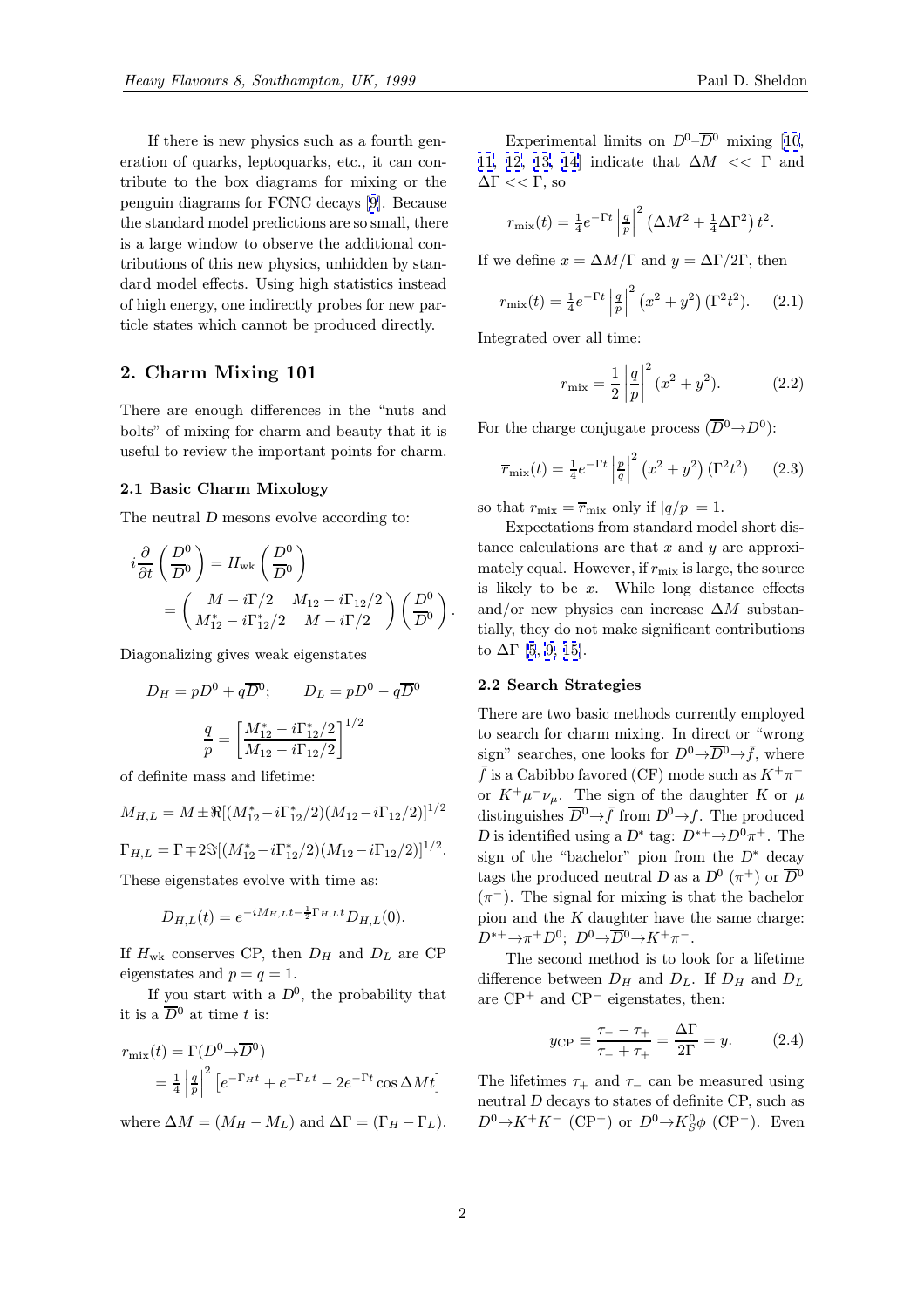<span id="page-2-0"></span>For wrong sign hadronic searches ( $\bar{f} = K^+ \pi^-$ ,  $K^+\pi^-\pi^+\pi^-\ldots$ ) there is an interesting "wrinkle". Because mixing is at best a small effect, doubly Cabibbo suppressed (DCS) decay cannot be ignored when looking for a wrong-sign signal [17, 18]. Via DCS,  $D^0 \rightarrow \bar{f}$  can occur directly and not just through mixing  $D^0 \rightarrow \overline{D}{}^0 \rightarrow \overline{f}$ . In this case:

$$
A_{\rm WS} = A_{\rm DCS}(D^0 \to \bar{f}) + A_{\rm mix}(D^0 \to \overline{D}{}^0 \to \bar{f})
$$

and the wrong sign decay rate becomes:

$$
r_{\rm WS} = e^{-\Gamma t} \left| \frac{q}{p} \right|^2 \left\langle \bar{f} | H | \overline{D}^0 \right\rangle_{\rm CF}^2 \times \left\{ |\lambda|^2 + \frac{1}{4} (x^2 + y^2) \Gamma^2 t^2 + \left( \Re(\lambda)y + \Im(\lambda)x \right) \Gamma t \right\} \tag{2.5}
$$

where

$$
\lambda = \frac{p\langle f|H|D^0\rangle_{\rm DCS}}{q\langle f|H|\overline{D}^0\rangle_{\rm CF}}; \quad \overline{\lambda} = \frac{q\langle f|H|\overline{D}^0\rangle_{\rm DCS}}{p\langle f|H|D^0\rangle_{\rm CF}}.
$$

By measuring the proper time of the decay of the neutral  $D$  meson, one can disentangle the contributions from DCS and mixing: while all terms in equation 2.5 share a common exponential time dependence, the mixing term  $(x^2 + y^2)$ is proportional to  $t^2$ , the DCS term  $(|\lambda|^2)$  has no additional time dependence, and the interference term is proportional to t.

The interference term is interesting: it may be observable even if the mixing term isn't (in which case mixing would be observable in hadronic modes but not semileptonic!). Alternatively, if it has the opposite sign of the mixing term (destructive interference) and is of roughly equal size the effects of mixing could be masked [17]. Finally, this term could allow experimenters to distinguish between  $\Delta\Gamma$  and  $\Delta M$  contributions to mixing. This is especially true if CP violation in mixing is very small or zero (see section [2.4](#page-9-0)).

Note also that the CP conjugate rate for wrong sign decays is not the same as equation 2.5:

$$
\overline{r}_{\text{WS}} = e^{-\Gamma t} \left| \frac{p}{q} \right|^2 \left\langle f \left| H \right| D^0 \right\rangle_{\text{CF}}^2 \times \left\{ |\overline{\lambda}|^2 + \frac{1}{4} (x^2 + y^2) \Gamma^2 t^2 + \left( \Re(\overline{\lambda}) y + \Im(\overline{\lambda}) x \right) \Gamma t \right\}. \tag{2.6}
$$

# $\frac{1}{2}$   $\frac{1}{2}$  Simplifying  $\frac{1}{2}$

The wrong sign rates of equations 2.5 and 2.6 can be simplified by making assumptions about the nature of CP violation. For example, it is likely that there is no direct CP violation in CF or DCS decays<sup>1</sup> and that CP is not violated in charm mixing  $[15]$ , *i.e.* 

$$
|q/p| = 1.\t(2.7)
$$

If we assume b[oth](#page-9-0) of the above then

$$
|\lambda| = |\overline{\lambda}|. \tag{2.8}
$$

Defining the strong (final state interaction) phase  $\delta$  and the CP violating phase  $\phi$ :

$$
\sqrt{R_{\rm DCS}} \cdot e^{i\delta} = \frac{\langle \bar{f}|H|D^0\rangle_{\rm DCS}}{\langle \bar{f}|H|\overline{D}^0\rangle_{\rm CF}}
$$

$$
e^{i\phi} = \frac{p}{q}
$$
(2.9)

the wrong sign rates become:

$$
r_{\text{WS}}, \ \overline{r}_{\text{WS}} = e^{-\Gamma t} \left\langle \overline{f} |H| \overline{D}^{0} \right\rangle_{\text{CF}}^{2}
$$

$$
\times \left\{ R_{\text{DCS}} + \frac{1}{2} r_{\text{mix}} \Gamma^{2} t^{2} + \right. \\ \left. + \left[ y \sqrt{R_{\text{DCS}}} \cos(\delta \pm \phi) \right. \\ \left. - x \sqrt{R_{\text{DCS}}} \sin(\delta \pm \phi) \right] \Gamma t \right\}. \ (2.10)
$$

If we assume CP invariance  $(\phi = 0)$  then  $r_{\text{WS}} = \overline{r}_{\text{WS}}$  and:

$$
r_{\rm WS} = e^{-\Gamma t} \left\langle \bar{f} |H| \overline{D}{}^{0} \right\rangle_{\rm CF}^{2}
$$
  
 
$$
\times \left\{ R_{\rm DCS} + \frac{1}{2} r_{\rm mix} \Gamma^{2} t^{2} + y' \sqrt{R_{\rm DCS}} \Gamma t \right\} (2.11)
$$

where

$$
y' = y\cos\delta - x\sin\delta; \ \ x' = x\cos\delta + y\sin\delta.
$$
\n(2.12)

If  $\delta$  is small, as has been argued [18, 19], then  $y' \rightarrow y$  and  $x' \rightarrow x$ .

If one has sufficient proper time resolution, equation 2.11 shows that the contributions due to  $x'$  and  $y'$  can be discriminated ([assumi](#page-9-0)ng CP) invariance).

<sup>&</sup>lt;sup>1</sup>For direct CP violation to appear in a decay mode, there must be two amplitudes that contribute significantly to that final state.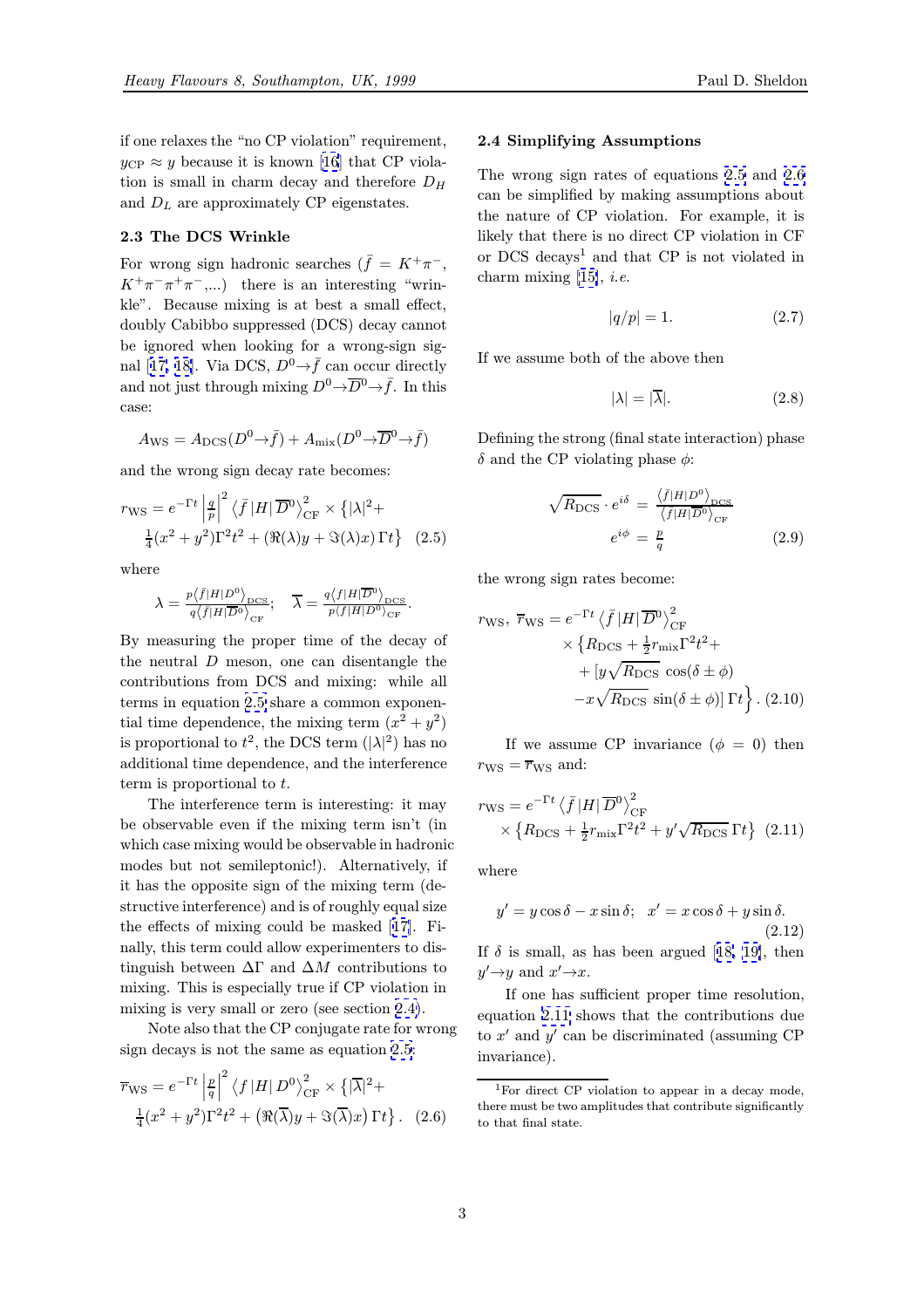# 2.5 Comments on Assumptions

There may be excellent theoretical motivation for the assumptions made in subsection 2.4. But, as demonstrated by E791 in their hadronic wrong sign search [13], there are no technical reasons for experimenters to make them. E791 first quoted mixing limits based on equations 2.5 [and](#page-2-0) 2.6 (minimal assumptions). They then quoted limits after making the [sim](#page-9-0)plifying assumptions of equations 2.7 and 2.8, and finally for the case of no mixing (DCS only). This approach av[oids](#page-2-0) two [diffi](#page-2-0)culties. First, if experimenters quote results based on only one set of assumptions, it can be diffi[cul](#page-2-0)t an[d mi](#page-2-0)sleading to compare results from different experiments (if past history is any guide, they are unlikely to make similar ones). Second, and more importantly, assumptions mask possibly interesting phenomena (assuming CP invariance precludes searching for CP violation in mixing).

The situation in  $\Delta\Gamma$  searches is slightly different. There, one measures  $y_{\rm CP}$ , and  $y = y_{\rm CP}$ only if  $D_H$  and  $D_L$  are CP eigenstates. An observation of  $y_{\text{CP}} \neq 0$  is evidence for mixing but extracting y from this requires additional information.

### 3. Wrong Sign Mixing Searches

E791 and ALEPH have recently published results from wrong sign searches. CLEO and FOCUS have shown preliminary results from analyses in progress. E791 is the only one to present results in the most general case.

# $3.1$  E791 Wrong Sign Searches Sign Searches Searches Searches Searches Searches Searches Searches Searches Searches Searches Searches Searches Searches Searches Searches Searches Searches Searches Searches Searches Searc

E791 at Fermilab is a fixed-target hadroproduction experiment. Using a 500 GeV  $\pi^-$  beam and thin target foils, they logged  $2 \times 10^{10}$  hadronic interactions. Their spectrometer employed silicon microstrip detectors for vertexing, two threshold Cerenkov detectors for particle identification, a muon hodoscope and a lead/liquid scintillator electromagnetic detector for electron identification. They have published results for wrong sign searches using hadronic and semileptonic decay modes.

Their hadronic analysis [13] uses the CF decay modes  $D^0 \rightarrow K^-\pi^+\pi^-\pi^+$  and  $D^0 \rightarrow K^-\pi^+$ . Figure 2 shows the right sign and wrong sign



Figure 2: E791 right sign (top row) and wrong sign (bottom row) hadronic data samples. Candidates for the decay modes  $K\pi$  and  $K3\pi$  are shown in the left and right columns, respectively.  $D^0$  and  $\overline{D}{}^0$  candidates are kept separate in the analysis, but are combined here.  $Q = m(\pi K n \pi) - m(K n \pi) - m(\pi)$ .

signals they obtain, where they have combined  $D^0$  and  $\overline{D}{}^0$  modes for the purpose of making the figure. In the plots,  $Q = m(\pi K n \pi) - m(K n \pi)$  $m(\pi)$ . There are 5643 and 3469 reconstructed signal events in the right sign  $K\pi$  and  $K3\pi$  samples. In their analysis, they keep the  $D^0$  and  $\overline{D}{}^0$  samples separate, and perform a simultaneous binned maximum likelihood fit to each of the eight resulting data sets. The  $D^0$  mass and width and the Q peak and width are constrained to be the same in each data set, but most parameters (such as backgrounds) are uncoupled, leading to a 41 parameter fit in the most general case.

Making no assumptions about CP violation or mixing, E791 sets the following 90% CL limits:

$$
r_{\text{mix}}(D^0 \to \overline{D}^0) < 1.45\%
$$
\n
$$
\overline{r}_{\text{mix}}(\overline{D}^0 \to D^0) < 0.74\%.
$$
\n
$$
(3.1)
$$

Assuming CP violation only in the interference term (see equations 2.7 and 2.8), they find a  $90\%$ CL limit of:

$$
r_{\rm mix} < 0.85\%. \tag{3.2}
$$

If they assume n[o m](#page-2-0)ixin[g, t](#page-2-0)hey find relative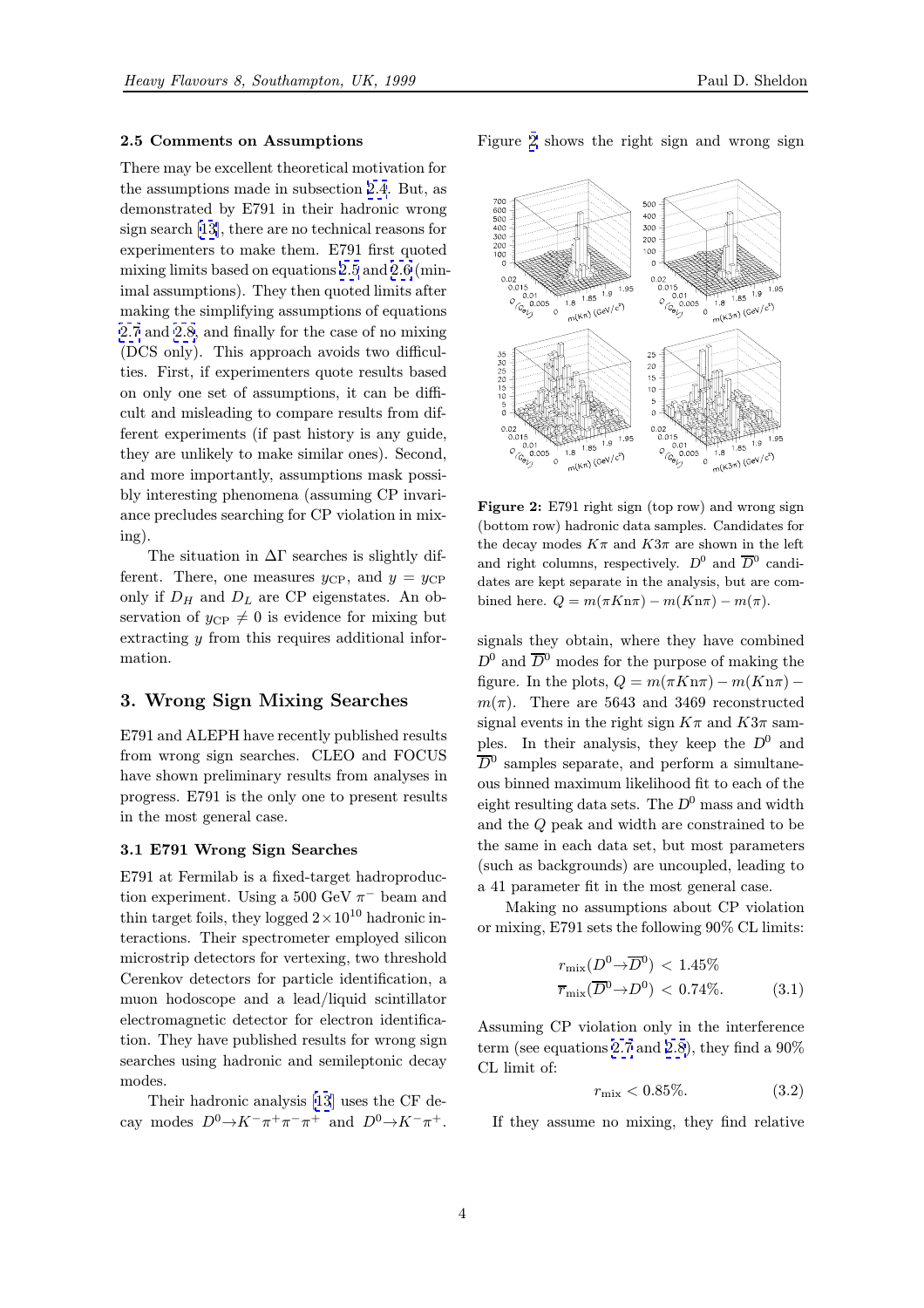

Figure 3: E791 right sign (top row) and wrong sign (bottom row) semileptonic data samples. Candidates for the decay modes  $Ke\nu$  and  $K\mu\nu$  are shown in the left and right columns, respectively.

branching ratios (equation 2.9) for DCS modes:

$$
R_{\rm DCS}(K\pi) = (0.68^{+0.34}_{-0.33} \pm 0.07)\%
$$
  

$$
R_{\rm DCS}(K3\pi) = (0.25^{+0.36}_{-0.34} \pm 0.03)\%
$$
 (3.3)

The E791 semileptonic wrong sign search [12] uses the D<sup>0</sup> decay modes  $K^-\mu^+\nu_\mu$  and  $K^-e^+\nu_e$ . The missing neutrino gives a two-fold ambiguity in the  $D^0$  momentum; based on Monte Carlo studies they pick the higher momentum soluti[on](#page-9-0). Fixing the  $D^0$  mass, they then fit the Q and proper time t distributions. The right and wrong sign Q plots are shown in figure 3. The dotted lines show the estimate of the background they get using an event mixing technique (they combine  $D^0$  candidates from one event with a bachelor pion from another). In this analysis, E791 does not quote a "minimal assumption" result, instead they make the assumption of equation 2.7 from the outset and fit to a time dependence given by equation 2.1. The number of right sign decays they get from their fit is  $1237 \pm 45$  (Kev) and  $1267 \pm 44$  ( $K \mu \nu$ ). The mixing limit they [obt](#page-2-0)ain is:

$$
r_{\text{mix}} < 0.50\%.\tag{3.4}
$$

#### 3.2 ALEPH Wrong Sign Search

The ALEPH collaboration has used its sample of  $4 \times 10^6$  hadronic Z decays to search for mixing in  $D^0 \rightarrow K^-\pi^+$  [14]. The right sign and wrong sign mass plots they obtain are shown in figure



Figure 4: ALEPH (a) right sign and (b) wrong sign data for the  $K\pi$  mode. The dots with error bars are data and the hatched histogram is the combinatorial background estimated using sidebands in the  $D^0$ mass plot.

4. After carefully accounting for combinatoric and physics<sup>2</sup> backgrounds in these mass plots, they find  $N_{\text{RS}} = 1038.8 \pm 32.5 \pm 4.3$  and  $N_{\text{WS}} =$  $19.1 \pm 6.1 \pm 3.5.$ 

To set limits on mixing, they assume CP invariance. They parameterize the interference between mixing and DCS somewhat differently than equation 2.11. For the proper time dependence of  $r_{\text{WS}}$  they use:

$$
\left\{ R_{\rm DCS} + \frac{1}{2} r_{\rm mix} \Gamma^2 t^2 + \sqrt{R_{\rm DCS} r_{\rm mix}} \cos \phi \Gamma t \right\}.
$$
\n(3.5)

They quote 95% CL limits on mixing for three values of  $\cos \phi$ :

$$
r_{\text{mix}} < 0.96\% \quad \cos \phi = +1
$$
\n
$$
r_{\text{mix}} < 0.92\% \quad \cos \phi = 0 \quad (3.6)
$$
\n
$$
r_{\text{mix}} < 3.6\% \quad \cos \phi = -1.
$$

As noted in section 2.3, the sensitivity to mixing decreases dramatically if there is maximal destructive interference (cos  $\phi = -1$ ). It is difficult to decide how to compare these limits to those from other exp[erim](#page-2-0)ents, given that they fix

<sup>&</sup>lt;sup>2</sup>Backgrounds that come from  $D^0$  decays with misidentified or missing daughters.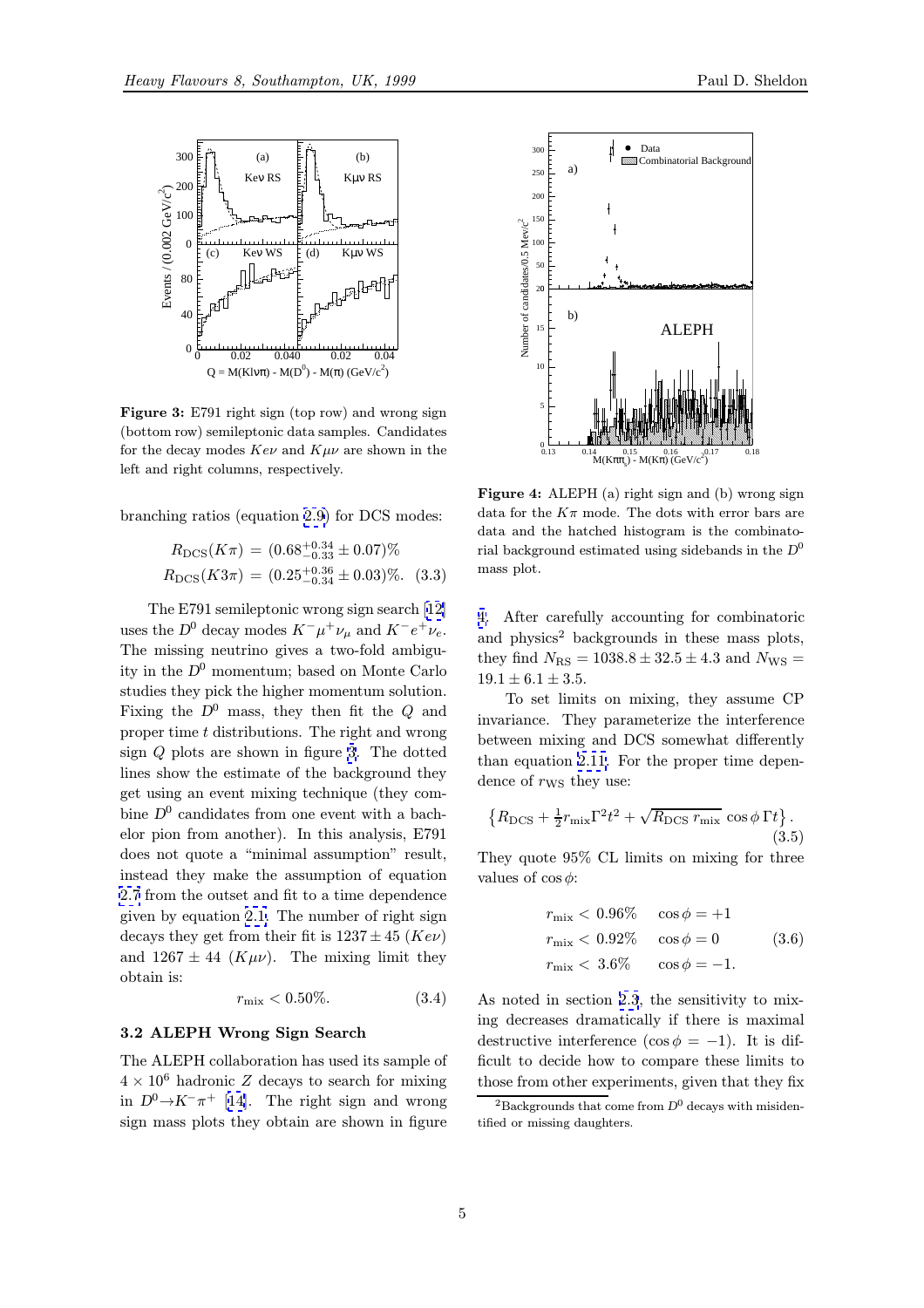$\cos \phi$  when extracting results and that the value of  $\cos \phi$  is not known experimentally.

ALEPH used the ratio of observed wrong sign and right sign events to measure:

$$
\frac{r_{\rm WS}(K\pi)}{r_{\rm RS}(K\pi)} = (1.84 \pm 0.59 \pm 0.34)\%. \tag{3.7}
$$

If one makes the assumption of zero mixing, this is also a measurement of  $R_{\text{DCS}}(K\pi)$ . ALEPH also quotes

$$
R_{\rm DCS}(K\pi) = (1.77^{+0.60}_{-0.56} \pm 0.31)\%
$$

which they get from their fit to equation 3.5 in the limit of zero interference  $(\cos \phi = 0)$  and with the constraint  $r_{\text{mix}} > 0$ .

#### 3.3 CLEO Wrong Sign Search

The CLEO collaboration has reported [20] preliminary results from a wrong sign search for mixing using data from 9.0 fb<sup>-1</sup> of integrated luminosity taken with the CLEO II.V detector. This analysis takes great advantage of the thr[ee](#page-9-0) layer, double-sided silicon vertex detector (SVX) they installed in 1995. In addition to giving CLEO the ability to measure the proper time of charm decays, the SVX greatly improves their measurement resolution of Q, the energy release in the  $D^{*\pm}$  decay used to tag the initial state of the neutral D. This improved resolution enhances their sensitivity to mixing by increasing their signal to noise.

After cuts designed to suppress backgrounds from other  $D^0$  decays and "cross-talk" between their right-sign and wrong-sign samples, they obtain the D mass and Q plots for wrong sign candidates shown in figure 5. Superimposed on the data (solid lines) in these plots are colored regions which show the contributions from backgrounds determined by a two-dimensional fit to Q and M. The background shapes were determined from Monte Carlo. From their fit they find  $54.8 \pm 10.8$   $D^0 \rightarrow K^+ \pi^-$  events in their wrong sign sample. A similar fit to their right sign sample A similar fit to their right sign sample. yields  $16126 \pm 126$   $D^0 \rightarrow K^-\pi^+$  candidates. Using these numbers, they find

$$
\frac{r_{\rm WS}(K\pi)}{r_{\rm RS}(K\pi)} = (0.34 \pm 0.07 \pm 0.06)\%. \tag{3.8}
$$



Figure 5: CLEO wrong sign  $Q$  and  $M$  distributions for  $K\pi$  candidates from  $D^*$  decay. Backgrounds from various sources are shown, and come from twodimensional fits to  $Q$  and  $M$  (shapes determined from simulation).

Using a time dependent fit to differentiate between mixing and DCS contributions (described below) they measure

$$
R_{\rm DCS}(K\pi) = (0.50^{+0.11}_{-0.12} \pm 0.08)\%.
$$

CLEO has split its wrong sign sample into  $D^0$  and  $\overline{D}{}^0$  candidates and states that they see no evidence for a time-integrated CP asymmetry (the  $1\sigma$  statistical error on this asymmetry is 0.19). They assume CP invariance and use the proper time distribution given by (2.11) in their fits. In this parameterization the interference term gives independent information on  $y'$ . From their fits, CLEO finds one-dimens[ional](#page-2-0) intervals at 95% CL of:

$$
|x'| < 3.2\%; \quad -5.9\% < y' < 0.3\%.\tag{3.9}
$$

Systematic errors are included when finding the above intervals. It is not possible to determine the sign of  $x'$  from the fit, which depends only on  $(x')^2$ . With this assumption of CP invariance, and if  $\delta = 0$  so that  $y' \rightarrow y$  and  $x' \rightarrow x$ , the above results give separate limits on the  $\Delta\Gamma$  and  $\Delta M$  contributions to mixing, an interesting and important result (particularly so given their excellent sensitivity).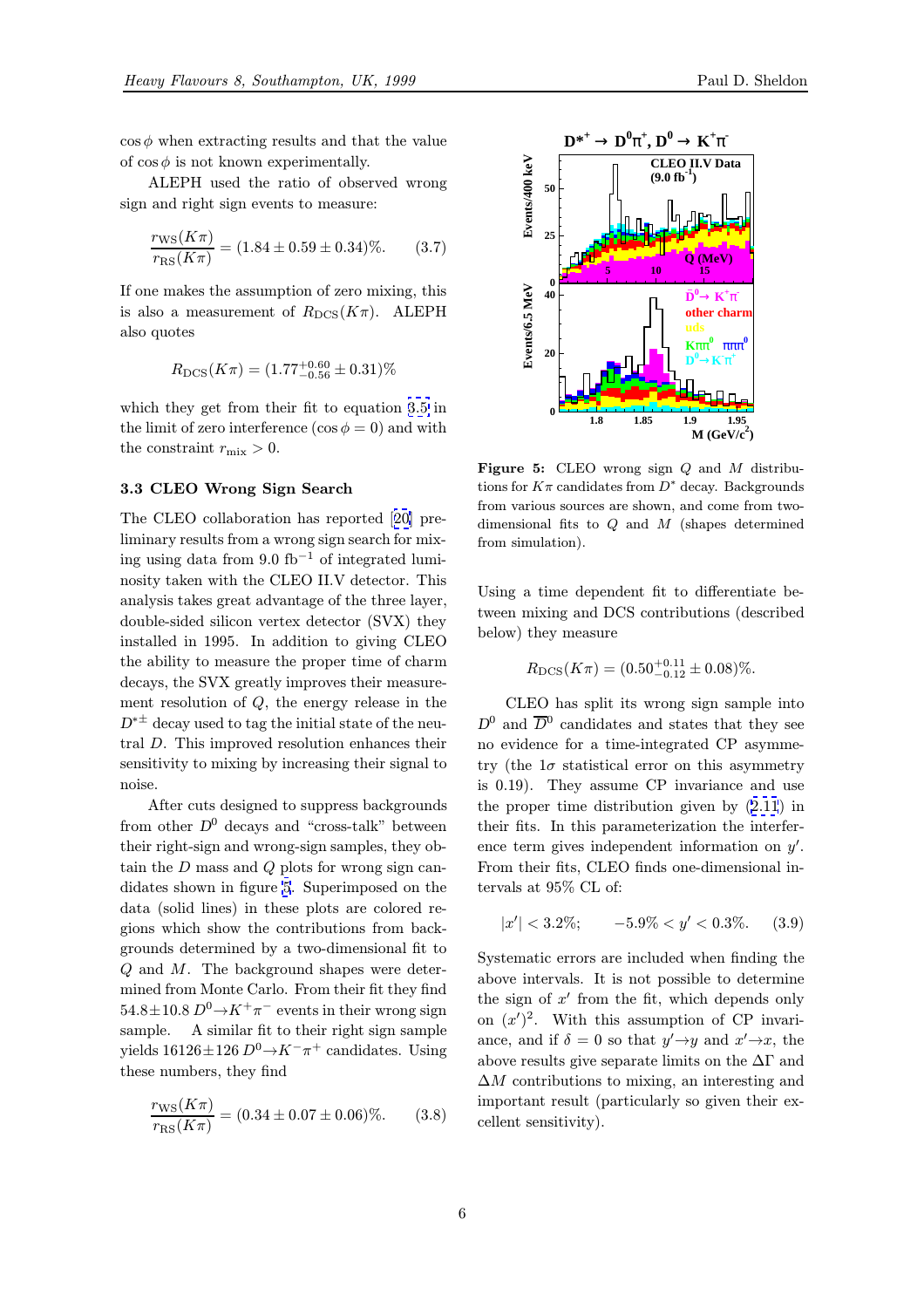<span id="page-6-0"></span>

Figure 6: Preliminary FOCUS right sign mass difference distributions for  $K\mu\nu$  candidates from  $D^*$  decays. Combinatoric background (hatched histogram) is estimated using bachelor pion candidates from other events.

#### 3.4 FOCUS Wrong Sign Searches

The Fermilab photoproduction experiment FO-CUS collected data in 1996–97. From this data, it has reconstructed 15 times more charm decays than its predecessor E687. Several improvements were also made to the spectrometer. The target was segmented so that more charm decays occur outside of the target (improves signal to noise). Vertex position resolution was significantly improved by the addition of silicon detector planes in the target region. Particle ID was significantly improved by the addition of a new lead glass electromagnetic calorimeter, two new muon systems, and significant improvements to the Cerenkov reconstruction code.

FOCUS is in the process of performing semileptonic and hadronic wrong sign searches. A mass difference  $(\Delta m = m(D^*) - m(D^0))$  plot for their preliminary right sign semimuonic  $(D^0 \rightarrow K^-\mu^+\nu_\mu)$ analysis is shown in figure 6. They model their background shape by combining reconstructed  $D^{0}$ 's from one event with soft pions from another, and this background is normalized at large  $\Delta m$  ( $\Delta m > 0.16$  GeV/c<sup>2</sup>). Using 92\% of their data, they find roughly 16500 background subtracted right sign candidates. They get roughly equal numbers of events in the electron mode  $(D^0 \rightarrow K^-e^+\nu_e)$ . They are employing a "blind" analysis — they will not look in the wrong sign signal region until their cuts have been optimized and their backgrounds are understood. They will extract  $r_{\text{mix}}$  from a two dimensional fit to  $\Delta m$ and t. They predict a sensitivity by extrapolating from preliminary studies: if they observe pre-



**Figure 7:** E791  $D^0 \rightarrow K^- K^+$  (a) mass plot and (b) corrected lifetime distribution. Their fit to the mass distribution includes Breit-Wigners to account for reflections from misidentified  $K^-\pi^+$  and  $K^-\pi^+\pi^0$  decays. The dashed line in (b) shows the results of their lifetime fit.

cisely zero background subtracted events in their wrong sign signal region, their 90% CL limit on  $r_{\rm mix}$  will be 0.12%.

FOCUS does not yet have a prediction for the sensitivity of their hadronic mode search. They have a large sample of reconstructed  $D^*$  tagged  $D^{0}$ decays, with approximately 150,000  $D^{0} \rightarrow K^{-} \pi^{+}$ ,  $D^0 \rightarrow K^-\pi^+\pi^-\pi^+$ , and  $D^0 \rightarrow K^-\pi^+\pi^0$  candidates. With this large sample and excellent proper time resolution they should be competitive with CLEO.

# 4. Lifetime Difference Searches

E791 has published results of a search for  $\Delta\Gamma$ , while CLEO and FOCUS searches are in progress.

#### 4.1 E791 ∆Γ Search

E791 searched [21] for a lifetime difference between the  $\text{CP}^+$  and  $\text{CP}^-$  eigenstates of the  $D^0$ . To do so, they compared the lifetimes of the decays  $D^0 \rightarrow K^- K^+$  [\(C](#page-9-0)P<sup>+</sup>) and  $D^0 \rightarrow K^- \pi^+$  ( $\frac{1}{2}$  CP<sup>+</sup>  $+~\frac{1}{2}~\mathrm{CP}^{-}$ ):

$$
\frac{\Gamma(K^-K^+)-\Gamma(K^-\pi^+)}{\Gamma(K^-\pi^+)} = \frac{\Gamma_+ - \frac{1}{2}(\Gamma_+ + \Gamma_-)}{\Gamma(K^-\pi^+)}
$$
  
=  $y_{\text{CP}}$ . (4.1)

The mass plot for the  $K^-K^+$  candidates used in their analysis is shown in figure 7, along with the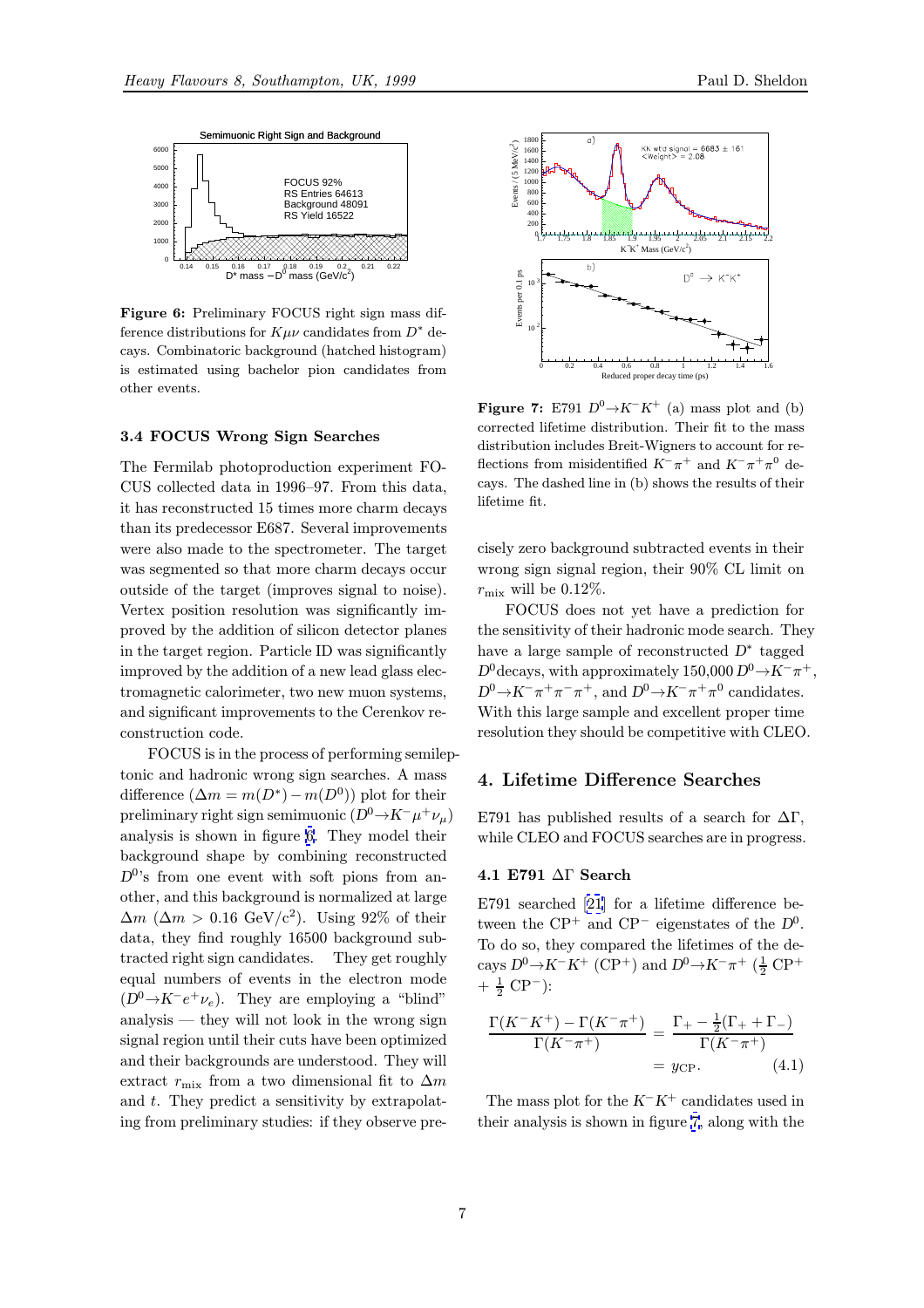

**Figure 8:** CLEO  $D^0 \rightarrow K^-\pi^+$  and  $D^0 \rightarrow K^-K^+$  mass plots, for candidates used in their preliminary  $\Delta\Gamma$ search.

reduced proper time distribution used to extract the lifetime for this decay mode. Their fit to the mass distribution includes Breit-Wigners to account for reflections from misidentified  $K^-\pi^+$ and  $K^-\pi^+\pi^0$  decays. The dashed line in plot (b) of the figure shows the results of their lifetime fit<sup>3</sup>. After cuts, they have  $3213 \pm 77$  signal events in  $K^-K^+$  and 35, 427±206 in  $K^-\pi^+$ . They observe no difference in lifetimes, and quote:

$$
y_{\rm CP} = 0.008 \pm 0.029 \pm 0.010
$$
  
-0.04  $< y_{\rm CP} < 0.06$  (90%CL). (4.2)

### 4.2 CLEO ∆Γ Search

CLEO has shown very preliminary results on ∆Γ based on 5.6 fb<sup>-1</sup> of the 9.1 fb<sup>-1</sup> data sample they have collected with the CLEO II.V detector. They compare the lifetimes of  $D^0 \rightarrow K^-K^+$  $D^0 \to \pi^- \pi^+$ (both CP<sup>+</sup>) and  $D^0 \to K^- \pi^+$  to extract a measurement of  $y_{\text{CP}}$  via equation 4.1.

They measure the proper time of decays using only y coordinate information:

$$
\tau_{D^0} = \frac{y_{\rm vtx} - y_{\rm beamspot}}{c} \cdot \frac{m_{D^0}}{p_y}
$$

(their beam spot has  $\sigma_y \approx 10 \mu m$ ,  $\sigma_x \approx 250 \mu m$ ).

Based on samples of roughly 1300  $K^-K^+$ , 475  $\pi^{-}\pi^{+}$ , and 19000  $K^{-}\pi^{+}$  (figure 8) events they find:

$$
y_{\rm CP} = 0.032 \pm 0.034 \pm 0.008
$$
  
-0.076  $\langle y_{\rm CP} \langle 0.012 | 90\% \text{CL} \rangle$ . (4.3)

With much more data to analyze, they believe their sensitivity will increase substantially.



**Figure 9:** FOCUS  $D^0 \rightarrow K^- K^+$  mass plots. The  $K^-\pi^+$  reflection can be controlled and understood by varying the kaon identification requirement (which is tighter in the plot on the right).

### 4.3 FOCUS ∆Γ Search

FOCUS will also search for  $\Delta\Gamma$  by comparing the lifetimes of the  $\mathbb{CP}^+$  final states  $K^+K^-$  and  $\pi^+\pi^-$  to that of  $K^-\pi^+$  (equation 4.1). Mass plots for their  $K^+K^-$  candidates are shown in figure 9. By varying the  $K$  identification cuts, they can control and study the reflection from  $K^-\pi^+$  observable at  $\approx 1.96 \text{ GeV}/c^2$  $\approx 1.96 \text{ GeV}/c^2$  $\approx 1.96 \text{ GeV}/c^2$ . This reflection does not overlap with the  $K^+K^-$  signal, and FOCUS includes a contribution from this reflection in its fits. Due to excellent proper time resolution ( $\approx$  7% of the D<sup>0</sup> lifetime) the fractional error in their lifetime is equal to the fractional error in their  $K^+K^-$  yield. They expect a statistical error on  $y_{\rm CP}$  of  $0.011 - 0.013$ .

#### 5. Rare Decay Searches

Just as for mixing, the GIM mechanism leads to a strong suppression of FCNC decays such as  $D^0 \rightarrow e^+e^-$  or  $D^+ \rightarrow \pi^+\mu^+\mu^-$ , which have expected branching ratios in the range  $10^{-19}$  –  $10^{-6}$  [7, 8]. Dilepton modes such as these have experimental advantages which make them well suited for sensitive searches: lepton identification is typically clean and efficient, and leptons are infreq[uent](#page-9-0) in charm events so that combinatoric backgrounds are minimal.

Dilepton modes that violate lepton flavor number (LFNV) or lepton number (LNV) such as  $D^+\rightarrow \pi^+\mu^+e^-$  and  $D^+\rightarrow \pi^-e^+e^+$  would be clear evidence for new physics and experiments typically look for these decays in addition to FCNC modes.

E791 has recently published results on searches for several FCNC, LFNV, and LNV modes. FO-

<sup>&</sup>lt;sup>3</sup>If  $\Delta\Gamma \neq 0$ , the proper time distribution for  $K\pi$  is not strictly exponential. Given the previous limits on  $ΔΓ$ , however, E791 notes [21] that an exponential is an excellent approximation given their resolution.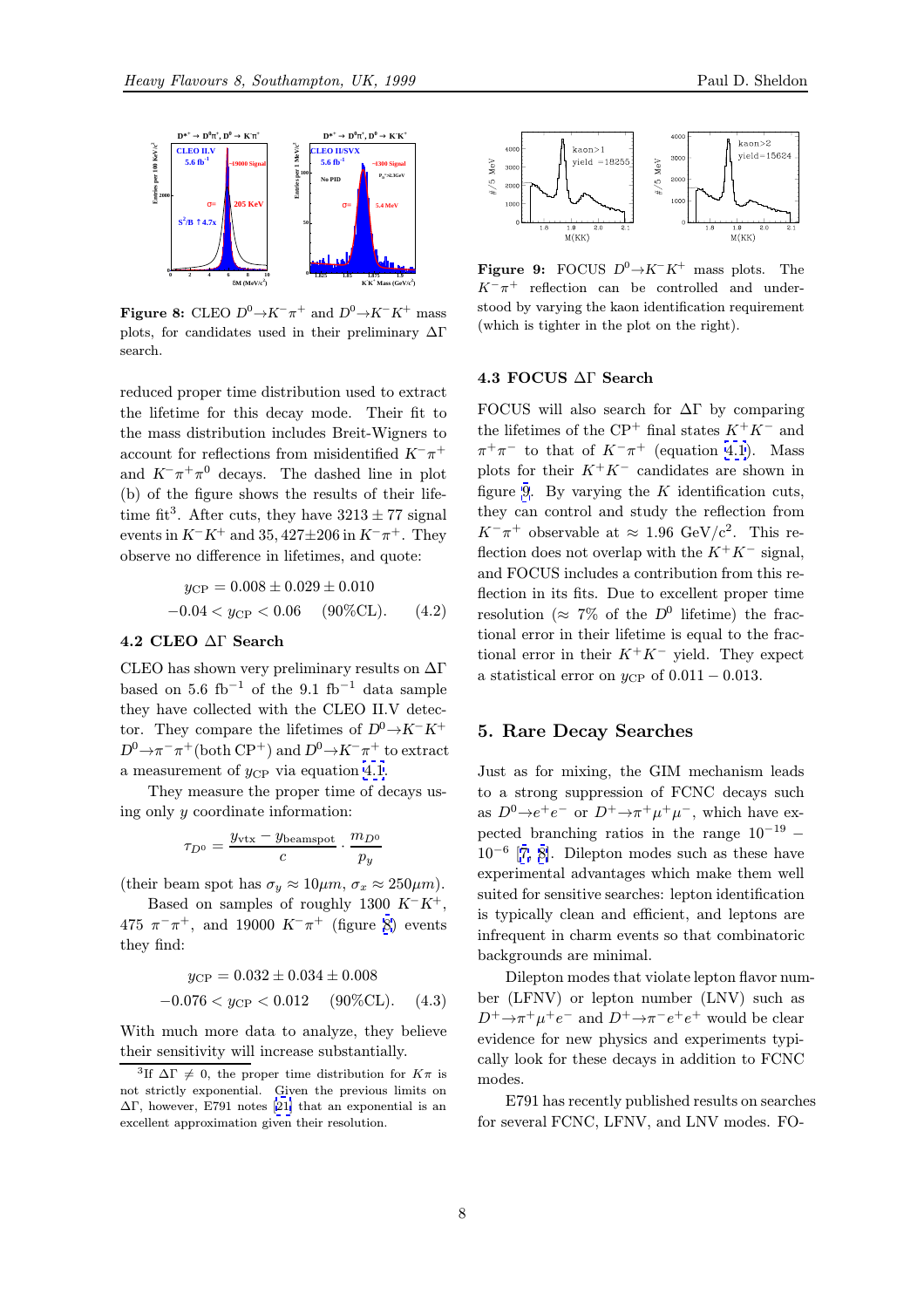

Figure 10: Comparison of the 90% CL upper-limit branching fractions from E791 data (dark circles) with previous best limits (open diamonds).

CUS has an analysis in progress and has shown predicted sensitivities.

#### 5.1 E791 Rare Decay Search

E791 performed a blind search [22] for 24 rare and forbidden modes. They find no evidence for any of them and set 90% CL upper limits on the number of events  $(n^*_{X\ell\ell})$  they observe using the prescription of Feldman and Co[usin](#page-9-0)s [23]. They turn this into an upper limit on the branching ratio for each mode by using a normalizing mode:

$$
B(X\ell\ell) = \frac{n_{X\ell\ell}^*}{n_{\text{norm}}} \cdot \frac{\epsilon_{\text{norm}}}{\epsilon_{X\ell\ell}} \cdot B(\text{norm}) \qquad (5.1)
$$

where  $\epsilon$  is detection efficiency. An important aspect of this method is the comparison to a normalizing mode. If this mode is similar to the mode of interest, many sources of systematic error cancel due to the ratio of detection efficiencies in equation 5.1. For example, for rare  $D^+$  decay modes, E791 uses  $D^+\rightarrow K^-\pi^+\pi^+$ . The branching fraction  $B_{\text{norm}}$  is taken from the Particle Data Book [24]. They incorporate systematic errors into their limits using the methods of Cousins and Highland [25].

The results of their searches are compared to previo[us](#page-9-0) limits in figure 10. In nearly all cases E791 is the first to report a limit or has significantly improv[ed t](#page-9-0)he previous limit.

#### 5.2 FOCUS Rare Decay Search

The FOCUS experiment is in the early stages of

its search for rare and forbidden dilepton modes. They are also doing a blind search, and so can only quote expected "sensitivities," which they define as the limits they would set if the number of events in the signal region equals the predicted number of background events. Their analysis is very similar to that performed by E791. Currently their sensitivities for  $D^+$  modes are at the  $4-6 \times 10^{-6}$  level, although this may improve.

### 6. Summary

It is very difficult to summarize the recent activity in experimental searches for charm mixing: there is little overlap in the assumptions made by experiments that have recently shown results. The best limits in the most general case (minimal assumptions) come from E791:

$$
r_{\text{mix}}(D^0 \to \overline{D}^0) < 1.45\%.
$$
\n
$$
\overline{r}_{\text{mix}}(\overline{D}^0 \to D^0) < 0.74\%
$$

If one assumes  $|q/p| = 1$ , E791 also has the best published limit:

$$
r_{\rm mix} < 0.5\%.
$$

from a search using semileptonic decays.

Analyses in progress by CLEO and FOCUS are sensitive to  $r_{\text{mix}} \sim 5 \times 10^{-4}$  (maybe lower).

First results from searches for a lifetime difference  $\Delta\Gamma$  have recently been published by E791. They find  $-0.04 < y_{CP} < 0.06$  at 90% CL. Since  $D_H$  and  $D_L$  are at least approximate CP eigenstates,  $y_{\rm CP} \approx y$ . CLEO and FOCUS will push limits on  $y_{\rm CP}$  to the few  $\times 10^{-3}$  level in the very near future.

E791 has recently published limits on the branching ratios for 24 rare and forbidden decay modes. In nearly all cases their results are new or are a significant improvement over previous limits. Their limits on the branching ratios for  $D^+$  rare decays, for example, are at the level of a few  $\times$  10<sup>-5</sup>. The rare decay search of the FOCUS collaboration is in progress, and they are sensitive to  $D^+$  branching ratios of a few  $\times 10^{-6}$ .

It is interesting to note that  $D^+ \rightarrow \pi^+ \mu^- \mu^+$ can occur via  $D^+\rightarrow \pi^+\phi \rightarrow \pi^+(\mu^-\mu^+)$  The branching ratio for this decay is  $1.5 \times 10^{-6}$ , which can be calculated from the known branching ratios for